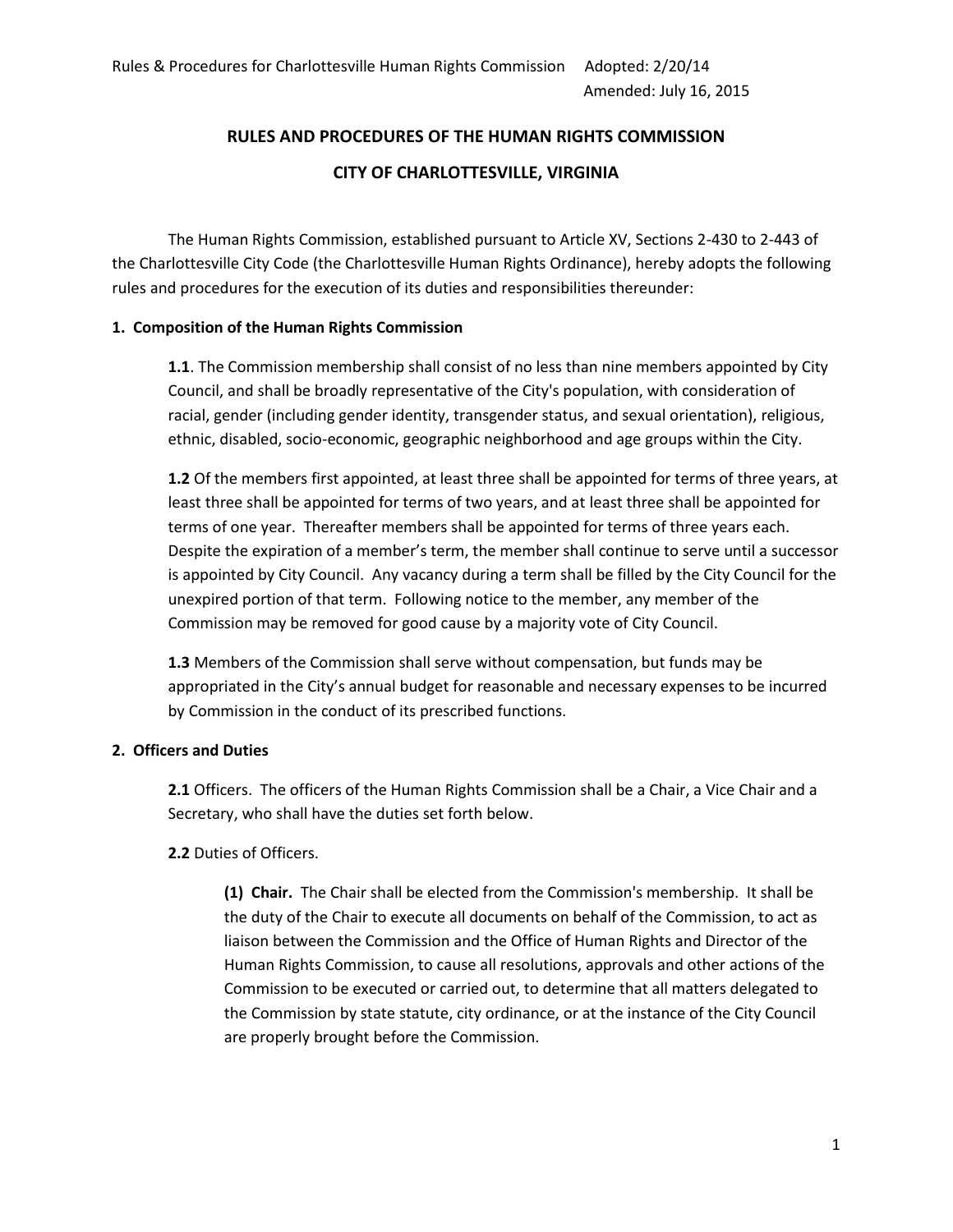**(2) Vice Chair.** The Vice Chair shall be elected from the Commission's membership, and shall exercise the powers and perform the duties of the Chair during the absence, disability or disqualification of the Chair.

**(3) Secretary.** The Director of the Human Rights Commission shall be the Secretary of the Commission. The Secretary shall not be a member of the Commission, and shall have no right to vote. It shall be the duty of the Secretary to keep minutes of the Commission's proceedings in accordance with the requirements of the Virginia Freedom of Information Act ("FOIA") and any other applicable provisions of law; to give notices required by law or these bylaws; to prepare, in consultation with the Chair, the agenda for all meetings of the Commission; to be custodian of and maintain the Commission's public records and other records, as required in the performance of its duties and functions; to inform the Commission of correspondence relating to the business of the Commission and to respond to such correspondence unless responsibility is otherwise assigned by the Chair; to act as liaison with the City Manager, City departments and agencies, and to execute on behalf of the Commission any documents requiring the signature of the Secretary. In the event the Secretary is absent from any meeting, the Chair presiding at the meeting shall designate an individual to perform the duties of Secretary for that meeting.

**2.3** Terms and Vacancies. The term of office for the Chair and Vice Chair shall be for one year. The Chair shall be eligible for reappointment to no more than one additional one year term. Should any vacancy occur among the offices described above, the Commission shall fill that vacancy as promptly as practicable and the individual elected to such office shall serve for the unexpired term of that office.

**2.4** Officer Elections Procedures. The Chair shall appoint a nominating committee of no less than three members of the Commission, who shall meet in October of each year to make recommended nominations for the offices of Chair and Vice Chair. The recommended slate will be presented to the full Commission at the December meeting. At the Commission's January meeting of each year, the officer election rules currently in place (attached) may be invoked by any member who wishes to make nominations in addition to the Nominating Committee's recommended slate.

#### **3. Meetings**

**3.1** Annual Meetings. The Commission shall hold an annual organizational meeting, which shall take place during the first regular meeting of the Commission in the month of January of each year. At the organizational meeting, the members of the Commission shall elect officers, establish its regular meeting schedule, and adopt the work plan for the ensuing year. The Commission may also conduct such other business as shall be placed on the agenda in accordance with the provisions of these bylaws.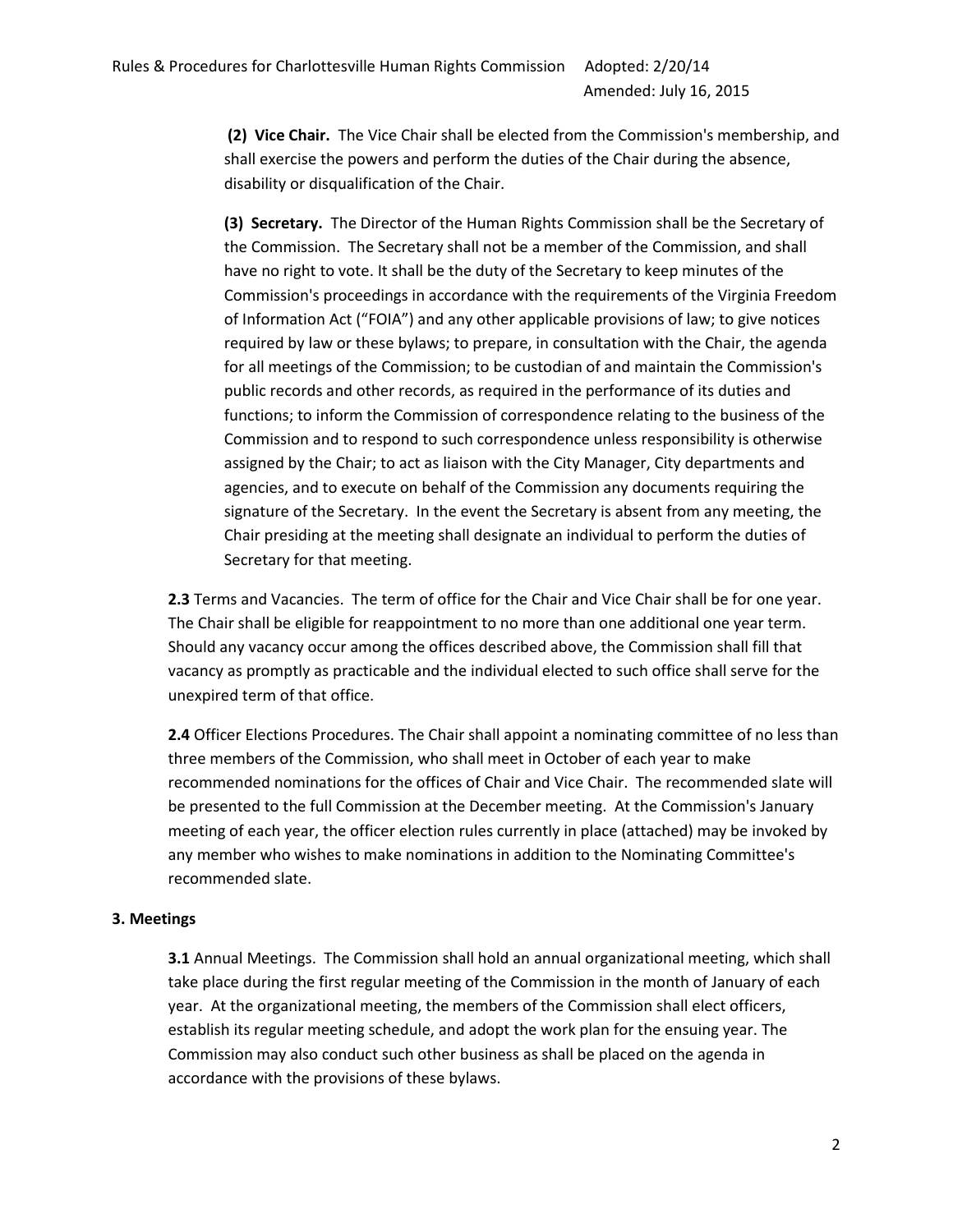**3.2** Regular Meetings. Regular meetings shall be held on the third Thursday of each month. The basic order of business will be as set forth in 4.3, following below.

**3.3** Special Meetings. Special meetings may be called by the Chair, the Vice Chair in the absence of the Chair, or by any two members, upon written request to the Secretary.

**3.4** Work Sessions. Work sessions are special meetings that may be held at the request of the Chair, or the Vice Chair in the absence of the Chair. Work sessions shall be held for the purpose of inquiry and discussion and no official action shall be taken at such meetings.

**3.5** Public meetings; exceptions for Closed Sessions. Meetings of the Commission shall be open meetings, as that term is defined within FOIA, except that the Commission may hold closed meetings when authorized pursuant to Va. Code Section 2.2-3711, and upon compliance with the closed meeting procedures and certification requirements set forth within Va. Code Section 2.2-3712.

#### **3.6** Notice of Meetings.

**3.6.1.** The Secretary shall give notice of all meetings (annual, regular, special and work session) to all members of the Commission, five days prior to such meeting, or, for a special meeting or work session, such other notice as is reasonable under the circumstances. Such notice shall state the time and place of such meetings. With respect to regular meetings and the annual meeting, such notice shall be accompanied by an agenda prepared in accordance with the provisions of these rules and procedures and accompanied by such documentation as may be reasonable to permit the members of the Commission to consider the business which they are called upon to act. With respect to work sessions and special meetings, the notice shall state the purpose of the meeting or the nature of the discussion or inquiry to be undertaken and shall be accompanied by such documentation as may be available and practicable to provide to enable the members of the Commission to thoughtfully consider the business to come before the meeting.

**3.6.2.** The Secretary shall place notice of the date, time and location of each Commission meeting in a prominent public location at which notices of City Council meetings are regularly posted, and shall also post such notice on the City's website. This public notice shall be posted at least three (3) working days prior to the meeting; however, notice of a special meeting or work session may be given upon fewer than 3 days' notice, if reasonable under the circumstances and if such notice is given contemporaneously with the notice provided to Commission members. At least one copy of all agenda packets and, unless a specific FOIA exemption applies, all materials furnished to Commission members for a meeting, shall be made available for public inspection in the office of the Director/ Secretary at the same time such documents are furnished to the Commission.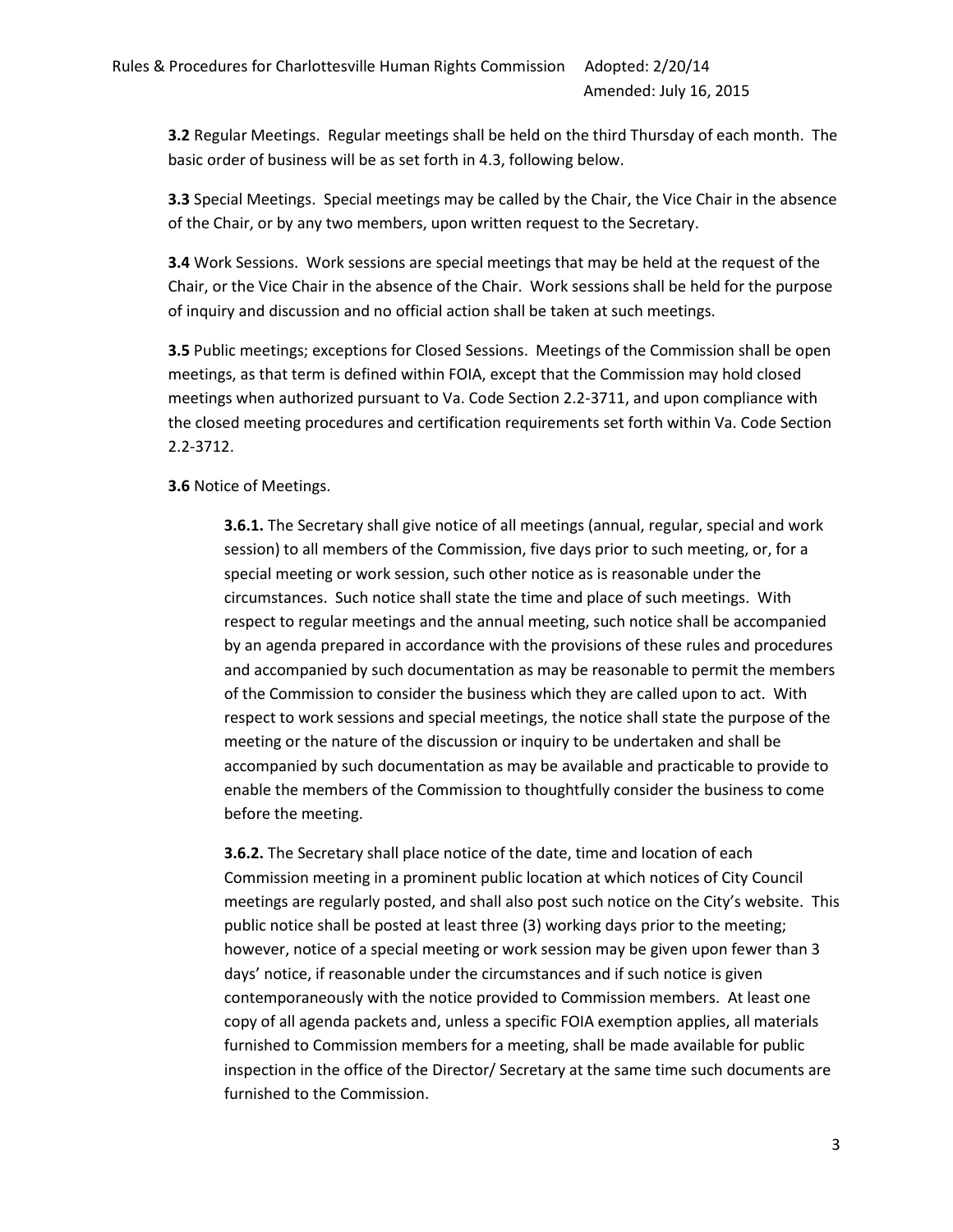**3.6.3.** For the purposes of this section, and as used throughout these rules and procedures, the term "notice" shall mean and include any format within the definition of a "public record" set forth in FOIA, at Virginia Code Sec. 2.2-3701.

#### **4. Conduct of Meetings.**

**4.1** Quorum. A minimum of seven members of the Commission ("quorum") must be in attendance at a meeting of the Commission in order for business to be legally transacted. Except as expressly provided in Virginia Code Section 2.2-3708(G) or 2.2-3708.1, the Commission shall not conduct a meeting where its business is discussed or transacted through any means of communication where the members are not physically assembled.

**4.2** Procedure. All meetings of the Commission shall be conducted in accordance with Roberts' Rules of Order (Newly Revised) as applicable to small boards. The Chair of the Commission, or in his or her absence, the Vice Chair, or in the absence of both, the person having been designated by the Chair as parliamentarian shall preside at meetings of the Commission.

**4.3** Proceedings. At any meeting of the Commission, the Commission may hear, review, discuss and act upon, and otherwise transact business related to, any matters within its role, and within the scope of its duties and responsibilities, as described within the Charlottesville Human Rights Ordinance. At any regular meeting and annual meeting of the Commission, the order of business to come before the meeting shall be as expressed on the agenda sent out with the notice of the meeting provided, however, the presiding officer, with the consensus or affirmative vote of a majority of the Commissioners, may change the order of business on the agenda for any reason, or may add a matter to the agenda.

**4.4** Voting. All business transacted by the Commission shall be authorized by a vote of the majority of members present and voting taken at a lawful meeting conducted in accordance with these rules and procedures. At all meetings of the Commission, each member present shall be entitled to cast one vote providing there is a physical quorum. A decision on whether to hold a public hearing on a complaint of an unlawful discriminatory practice shall not be valid unless authorized by a majority of the full Commission members. No vote of the Commission shall be taken by secret or written ballot. A member may vote by telephone or other electronic communication means as expressly authorized by FOIA Section 2.2-3708.1.

**4.5** Committees. The Commission may, in its discretion, delegate any of its duties or responsibilities to a panel of not less than three Commissioners. Any such panel shall constitute a committee of the Commission, which shall transact the delegated business of the Commission following the same rules, procedures and meeting requirements applicable to the Commission, except it shall not be authorized to vote on any matter. Rather, any such committee shall bring its recommendations to the full membership of the Commission for a vote in accordance with these rules. No such committee may include individuals who are not members of the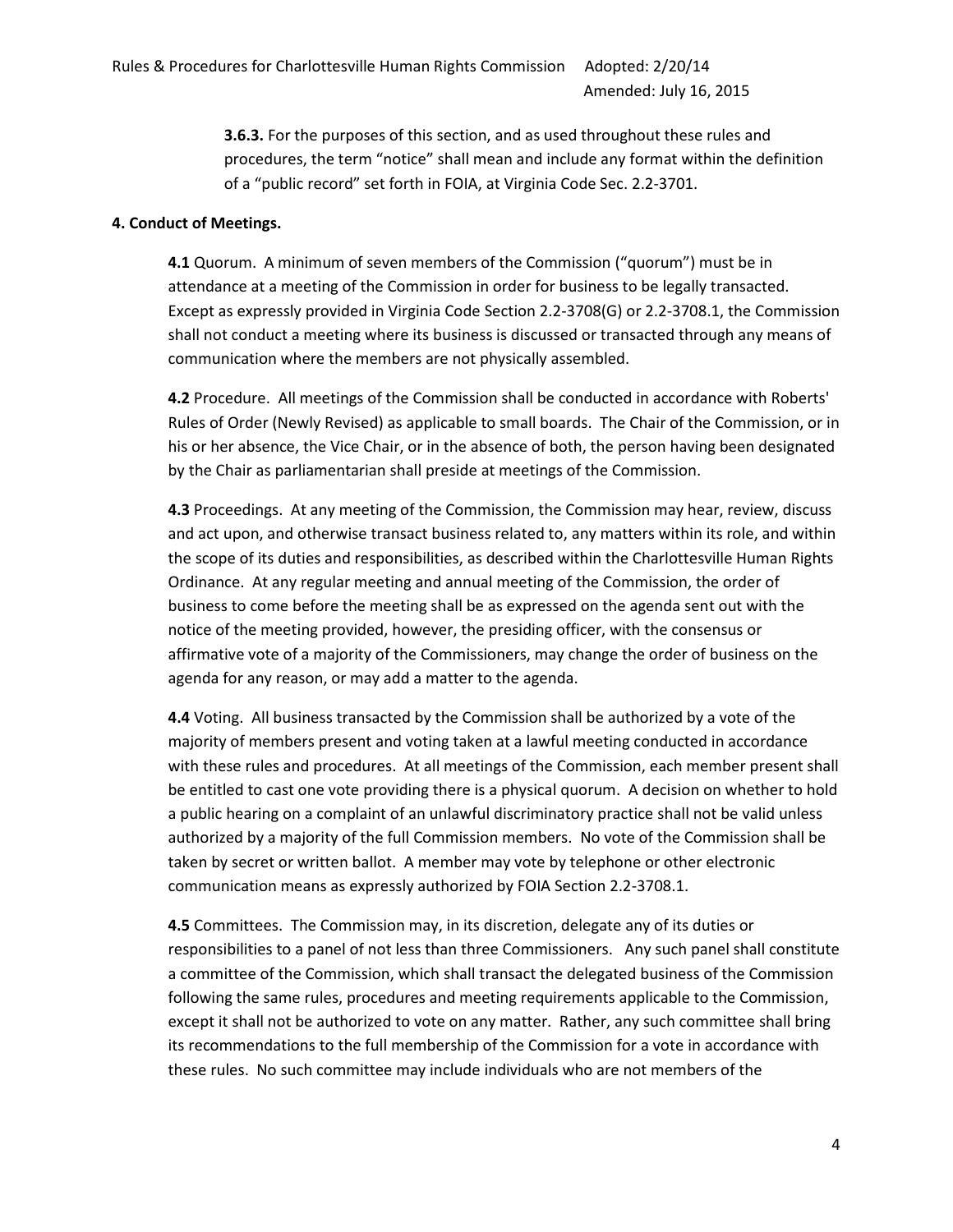Commission; however, the Commission may appoint advisory committees or form task forces which may include individuals who are not members of the Commission.

**4.5.1** Standing Committees. The following standing committees of the Commission have been formed by resolution in accordance with these rules and meet regularly as follows:

Administrative Matters Committee

Community Engagement Committee

Age, Disability, and Religious Discrimination Committee

Race Discrimination Committee

Sex Discrimination Committee

The Chair of the Commission appoints members of each standing committee and a Chair of each committee is selected from committee members. Commission staff is responsible for assisting Committee chairs with setting Committee meeting agendas and preparing Committee reports for presentation to the full Commission during its regular meetings.

#### **5. Conflicts of Interest.**

**5.1** All members of the Human Rights Commission are subject to the Virginia State and Local Government Conflict of Interests Act (Va. Code 2.2-3100 et seq.) ("COIA") and are required to read and familiarize themselves with the provisions of COIA.

**5.1.1.** In the event that any member shall have a "personal interest in a transaction" as defined by Va. Code Section 2.2-3101, in a matter before the Commission, the member shall be required to make a declaration of such interest before participating in the transaction, and the member may be required to disqualify himself from participating in the transaction. The member's obligations in a given situation shall be determined in accordance with Va. Code Section 2.2-3112. It is the obligation of each member to ascertain whether he or she has a personal interest in a transaction, and to take action in accordance with Va. Code 2.2-3112 immediately upon concluding that a personal interest does exist; however, the issue of personal interests of a commission member may also be raised by other members or by individuals who are not members.

Any member of the Commission may request an advisory opinion from the Commonwealth's Attorney or the City Attorney or his or her representative, as to whether a personal interest exists and, if so, what are the Commissioner's obligations under COIA. An opinion of the Commonwealth's Attorney or the City Attorney shall have the effect specified in Va. Code Sec. 2.2-3121.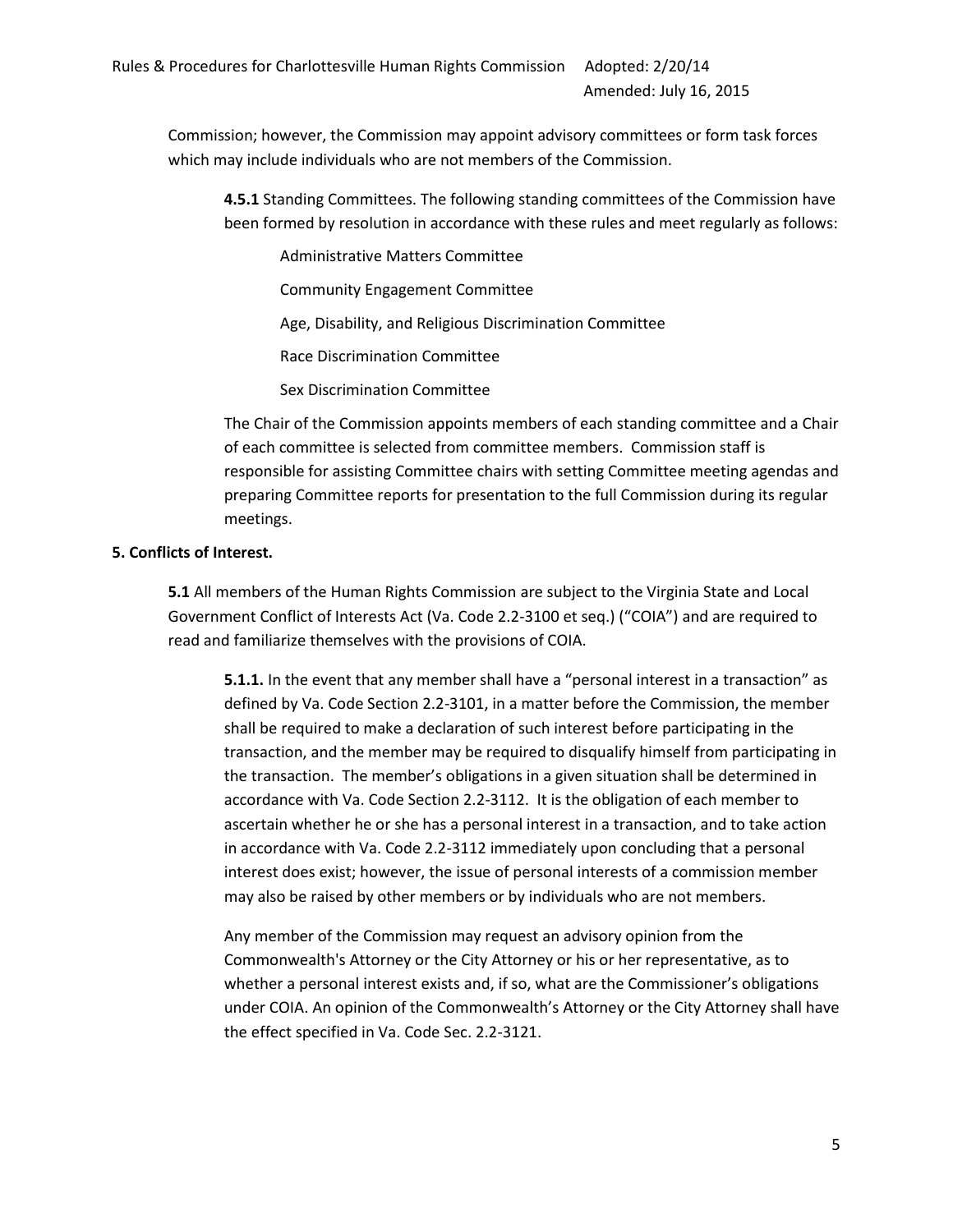**5.1.2.** Every declaration and disqualification required pursuant to COIA shall be reflected in the public records of the Commission for a period of five (5) years, in the office of the Director/ Secretary.

**5.1.3.** In the event of a disqualification, the disqualified member shall be prohibited from (i) attending any portion of a closed meeting when the matter in which he or she has a personal interest is discussed, and (ii) discussing the matter in which he or she has a personal interest with other members of the Commission, with the Director, or with other officers or employees of the City government, at any time.

**5.1.4.** At all times, Commission members shall conduct themselves and the Commission's business in accordance with all applicable requirements of COIA, including those provisions not specifically referenced within these rules and procedures.

#### **6. Community Participation**

**6.1** Public notice. Public notice of all meetings of the Commission will be provided as set forth in 3.6, above. In addition, the Commission may direct the Secretary to give additional or special notice, or advertise or announce specific matters before the Commission, as the Commission may deem appropriate.

**6.2** Public Participation. At the beginning and at the end of each of its open meetings the Commission will receive public comment in accordance with City Council's "Rules for Public Participation," which Rules are hereby adopted and incorporated by reference within these rules and procedures, as rules of the Commission.

#### **7. Amendments.**

These bylaws, rules and procedures may be amended by vote of a majority of the Commission at any meeting provided, however, notice of such proposed amendment shall be given to each member of the Commission in writing at least five days prior to such meeting.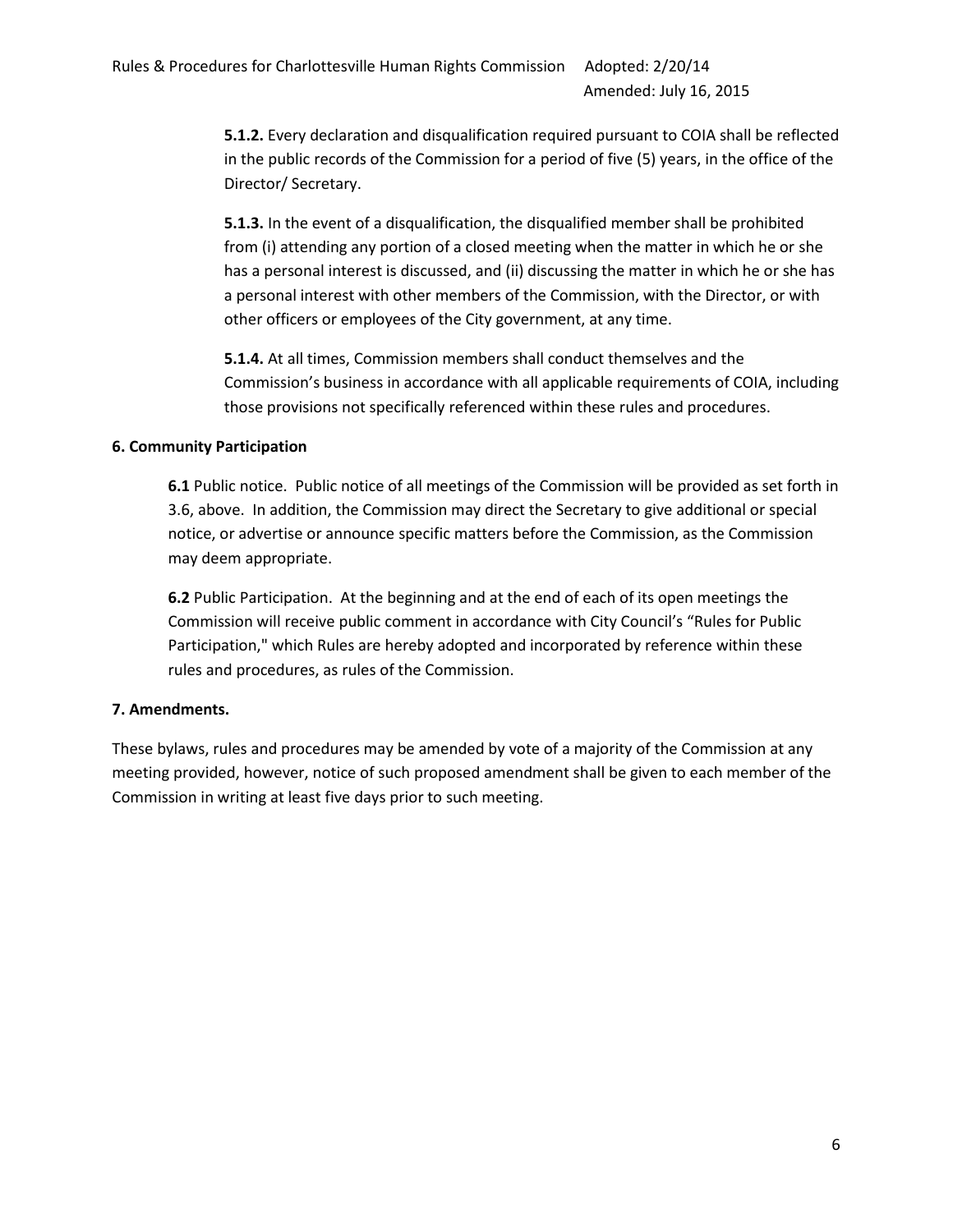#### **AMENDMENTS**

### **Charlottesville Human Rights Commission Policy on Individual Participation in Meetings by Electronic Means under §2.2-3708.1 of the Virginia Code Administrative Policy No. 1: Approved May 21, 2015**

- I. **Policy Statement:** It is the policy of the Charlottesville Human Rights Commission (CHRC) that individual members of the CHRC may participate in meetings of the Commission by electronic means as permitted by Virginia Code §2.2-3708.1.
- II. **Eligibility:** This policy shall apply to the entire membership of the CHRC and without regard to the identity of the member requesting remote participation or the matter considered or voted on at the meeting.
	- A. *Emergency/Personal Absence:* Members unable to attend the meeting due to an emergency or personal matter qualify under this policy provided that the individual can identify with specificity the nature of the emergency or personal matter, the public body holding the meeting the meeting records in its minutes the nature of the emergency or personal matter, and the remote location from which the member participate is identified in the minutes.
	- B. *Disability Absence:* Members of a public body unable to attend the meeting due to a medical condition qualify under this policy provided that the individual notifies the chair of the public body that such member cannot attend a meeting due to a temporary or permanent disability or other medical condition that prevents the member's physical attendance, the public body records this, and the remote location from which the member participates is identified in the minutes.
- III. **Quorum Required:** Whenever an individual member wishes to participate from a remote location, a quorum of the CHRC must be physically assembled at the meeting location, and arrangements will be made for the voice of the remote participant to be heard by all persons at the meeting location.
- IV. **Meeting Procedures:** The reason that the member cannot attend the meeting and the remote location from which the member participates will be recorded in the meeting minutes. When such individual participation is due to an emergency or personal matter as designated in section II A above, such participation is limited to two meetings or 25 percent of the meetings of the CHRC per member each calendar year, whichever is fewer.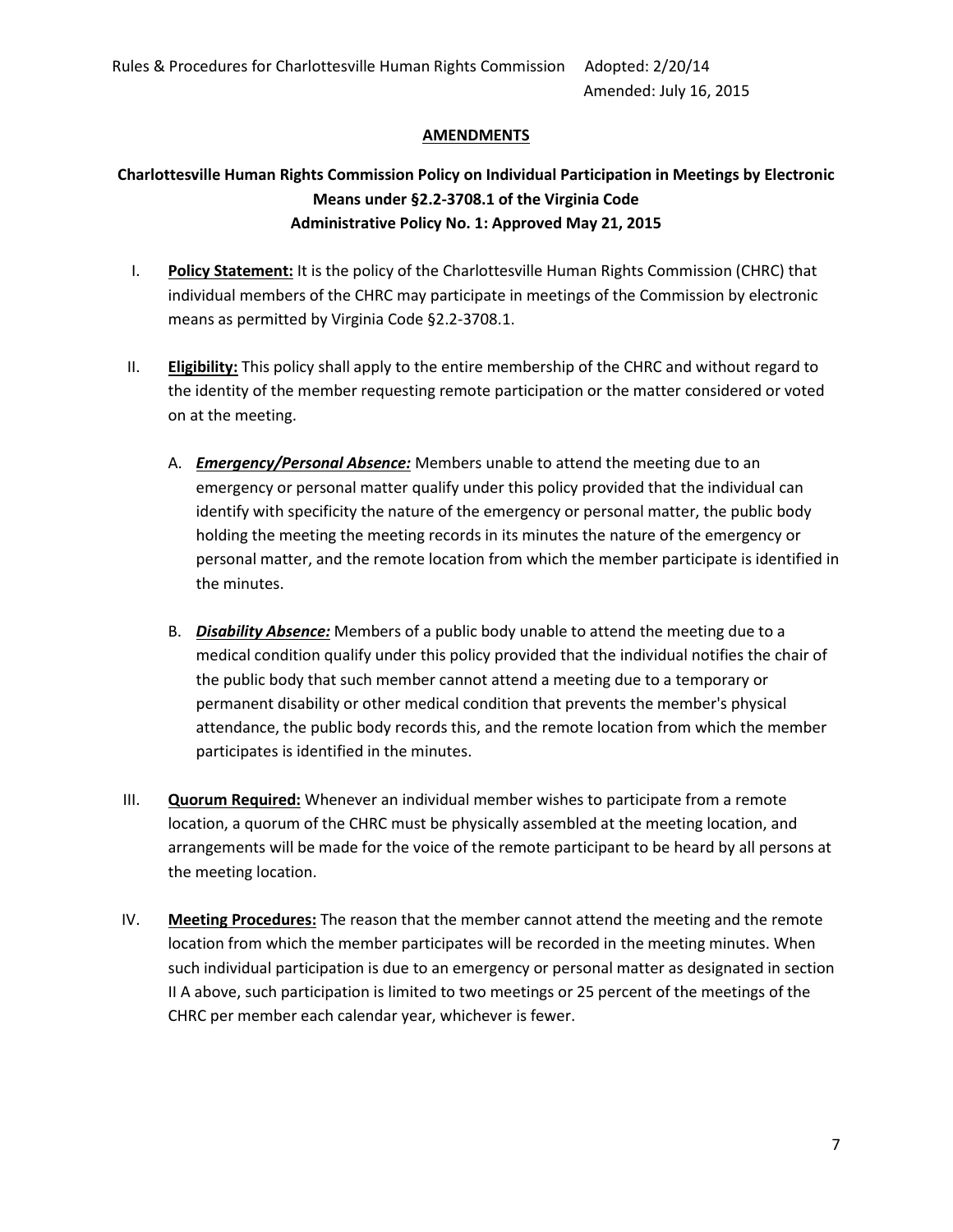- V. **Approval Process:** Individual participation from a remote location shall be approved by the Chair of the CHRC, unless such participation would violate this policy or the Virginia Freedom of Information Act (FOIA).
- VI. **Challenges:** If a member's participation from a remote location is challenged, then the Commission members present shall vote whether to allow such participation. If the commission votes to disapprove the member's participation because such participation would violate this policy, such disapproval will be recorded in the minutes with specificity.
- VII. **General Applicability to Committees:** This policy applies to all committees, subcommittees, and task forces of the CHRC. Where remote participation occurs at a sub-committee or task force the chair of such committee shall assume responsibility for the approval process.